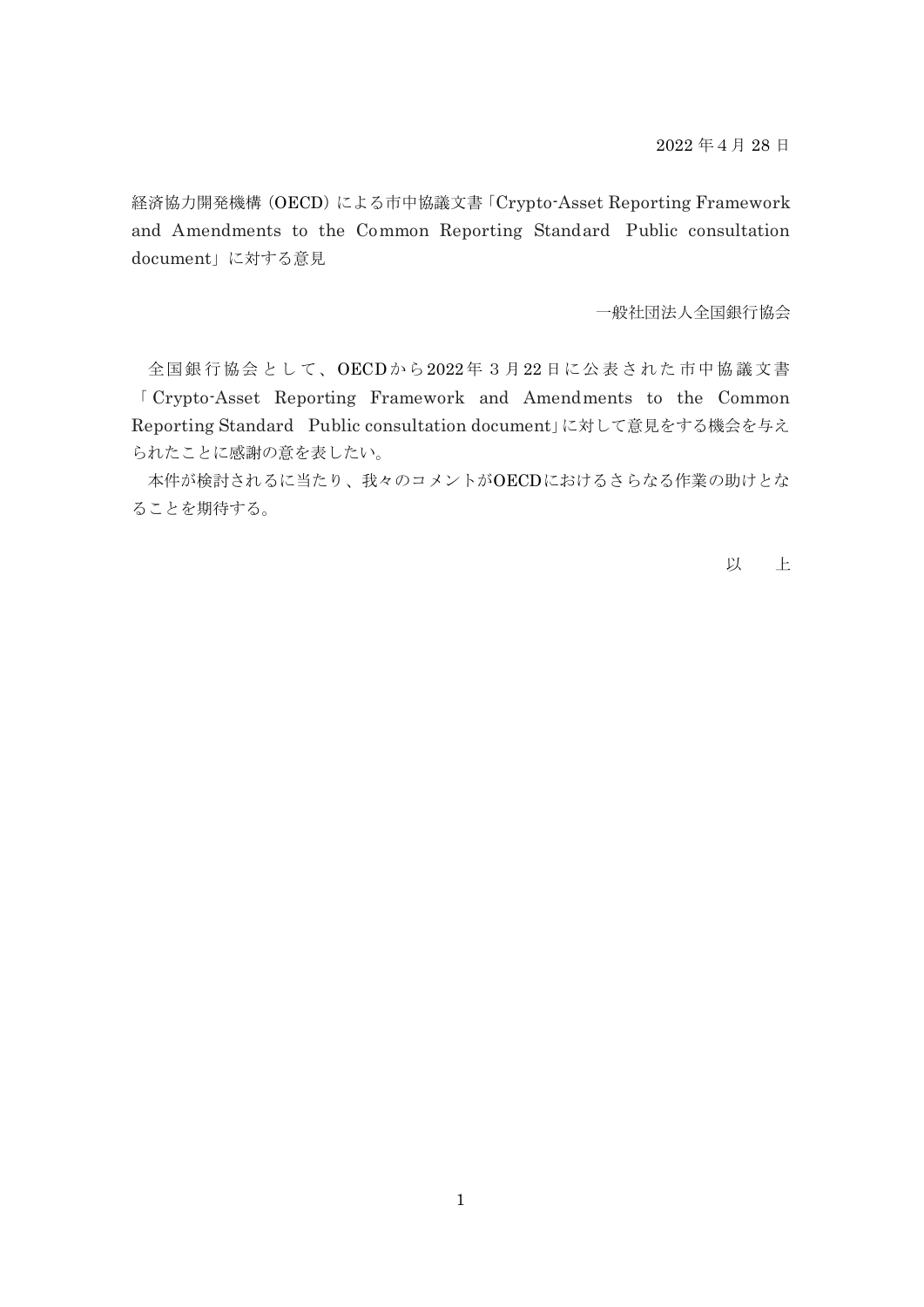カ告に係る「暗号資産及び暗号資産交換業者に対するリスクベー 記述がある。「暗号資産(Virtual assets)には既にFATF勧告でカ たものは含まない」(項番44)、「これらは当該資産が使用する技術 ではなく、資産・サービスの基本的特性に基づいて適用されるべきである」(項番47)。したがって、我々の提案は、FATF勧告と整合的であると

|             | Questions for public consultation                                                                                                                                                                                                                                                                                                                                                                                                                                                                                                                                                                                                                                                                                                                                                                                                                                                                                                                                                                                                                                                                                                                                                    | <b>Applicable Page</b> | Our comments (和文)                                                                                                                                                                                                                                                                                                                                                                                                                                                                                                                                                                                                                                                                                                                                                                                                                                                               |  |  |  |  |  |
|-------------|--------------------------------------------------------------------------------------------------------------------------------------------------------------------------------------------------------------------------------------------------------------------------------------------------------------------------------------------------------------------------------------------------------------------------------------------------------------------------------------------------------------------------------------------------------------------------------------------------------------------------------------------------------------------------------------------------------------------------------------------------------------------------------------------------------------------------------------------------------------------------------------------------------------------------------------------------------------------------------------------------------------------------------------------------------------------------------------------------------------------------------------------------------------------------------------|------------------------|---------------------------------------------------------------------------------------------------------------------------------------------------------------------------------------------------------------------------------------------------------------------------------------------------------------------------------------------------------------------------------------------------------------------------------------------------------------------------------------------------------------------------------------------------------------------------------------------------------------------------------------------------------------------------------------------------------------------------------------------------------------------------------------------------------------------------------------------------------------------------------|--|--|--|--|--|
| <b>CARF</b> |                                                                                                                                                                                                                                                                                                                                                                                                                                                                                                                                                                                                                                                                                                                                                                                                                                                                                                                                                                                                                                                                                                                                                                                      |                        |                                                                                                                                                                                                                                                                                                                                                                                                                                                                                                                                                                                                                                                                                                                                                                                                                                                                                 |  |  |  |  |  |
|             | Crypto-Assets in scope<br>1. Does the CARF cover the appropriate scope of Crypto-<br>Assets? Do you see a need to either widen or<br>restrict the scope of Crypto-Assets and, if so, why?                                                                                                                                                                                                                                                                                                                                                                                                                                                                                                                                                                                                                                                                                                                                                                                                                                                                                                                                                                                            |                        | CARFの市中協議文書ではセキュリティ・トークンを暗号資産の例として示しているノ<br> 金融資産のデジタル表示は、分散型台帳技術又は同様の技術の使用に関わらず.<br> 提案の背景には3つの理由がある。<br>1つ目として、上述のケースはCARFの市中協議文書の概要で掲げている懸念とは<br> れている。(暗号資産は)「従来の金融仲介者とやり取りすることなく、また、中央管<br> 握することなく、移転・保有することができ」(3頁)、「CRSの対象とならない主体によ<br> 導入を検討しているのが…」(同3頁)、「したがって、暗号資産の定義は、伝統的な<br> ることができる資産を対象としている。」(5頁)。すなわち、CRSにおける報告金融機<br> CARF上の制度趣旨の範疇ではないと思慮する。<br> 2つ目として、CARFとCRSはFATF勧告との整合性を目指しているが、FATF勧告に<br>ス・アプローチに関するガイダンス」では、関連する資産の定義について次の記述た<br> バーされているフィアット通貨 や有価証券等の金融資産をデジタルで表示したもの<br> ではなく、資産・サービスの基本的特性に基づいて適用されるべきである」(項番47<br>考える。<br> 3つ目として、我々が言及している金融資産が暗号資産とされた場合、報告金融機<br>Active entityと適用除外者 vs CRS上のActive NFEと報告対象者 vs FATCA上の<br>違するデューディリジェンス手続の実務構築と実施が顧客にとっても報告金融機関<br> 的になると思慮する。金融機関は、伝統的な金融資産と暗号資産を売買する顧客 <br>を理解してくれたとの希望の下で(確信を持てないまま)自己宣誓書類 を徴求する。<br>以上を踏まえ、CARFの制度趣旨、FATF勧告との整合性及び効果性・効率性の観<br>れる金融資産のデジタル表示は、分散型台帳技術又は同様の技術の使用に関わ |  |  |  |  |  |
| <u> 2</u>   | Reporting requirements<br>4. Regarding Reportable Retail Payment Transactions, what<br>information would be available to Reporting Crypto-Asset<br>Service Providers pursuant to applicable AML requirements<br>(including the FATF travel rule, which foresees virtual asset<br>service providers collecting information on originators and<br>beneficiaries of transfers in virtual assets) with respect to<br>the customers of merchants in particular where the customer<br>does not have a relationship with a Reporting Crypto-Asset<br>Service Provider, for whom it effectuates Reportable Retail<br>Payment Transactions? Are there any specific challenges<br>associated with collecting and reporting information with<br>respect to Reportable Retail Payment Transactions? What<br>measures could be considered to address such challenges?<br>Would an exclusion of low-value transactions via a de minimis<br>threshold help reducing compliance burdens? If so, what<br>would be an appropriate amount and what measures could be<br>adopted to avoid circumvention of such threshold by splitting<br>a transaction into different transactions below the threshold? |                        | 小口決済普及の妨げにならないために、"Reportable Retail Payment Transaction"<br>けるべきである。                                                                                                                                                                                                                                                                                                                                                                                                                                                                                                                                                                                                                                                                                                                                                                                                           |  |  |  |  |  |

3つ目として、我々が言及している金融資産が暗号資産とされた場合、報告金融機関等はCARFとCRSとFATCAの定義の差異(例: CARF上の A上のActive NFFEと報告対象者など)に対処する必要が生じ、関 融機関等にとっても煩雑になるため、当該手続が非効果的・非効率 5顧客に対して当該差異を説明し、当該顧客が今般の複雑な定義 たすることなどが想定される。

 $E$ の観点から、CRSにおける報告金融機関等の金融口座で管理さ <mark>.関わらず、暗号資産の定義から除外することを提案する。</mark>

rction"の閾値として、例えばFATF勧告に倣い1,000ドル程度を設

Cいるが、CRSにおける報告金融機関等の金融口座で管理される っらず、暗号資産の定義から明確に除外することを提案する。当該

念とは関係ないものと考える。同文書の概要では次のように記載さ !央管理者が実行された取引や暗号資産の保有場所を完全に把 体によって提供されることが多い。こうした背景を踏まえ、OECDが 流的な金融仲介者の介入なしに、分散型の方法で保有し、移転す 金融機関等の金融口座で管理される金融資産のデジタル表示は、

## Crypto-Asset Reporting Framework and Amendments to the Common Reporting Standard Public consultation documentに対するコメント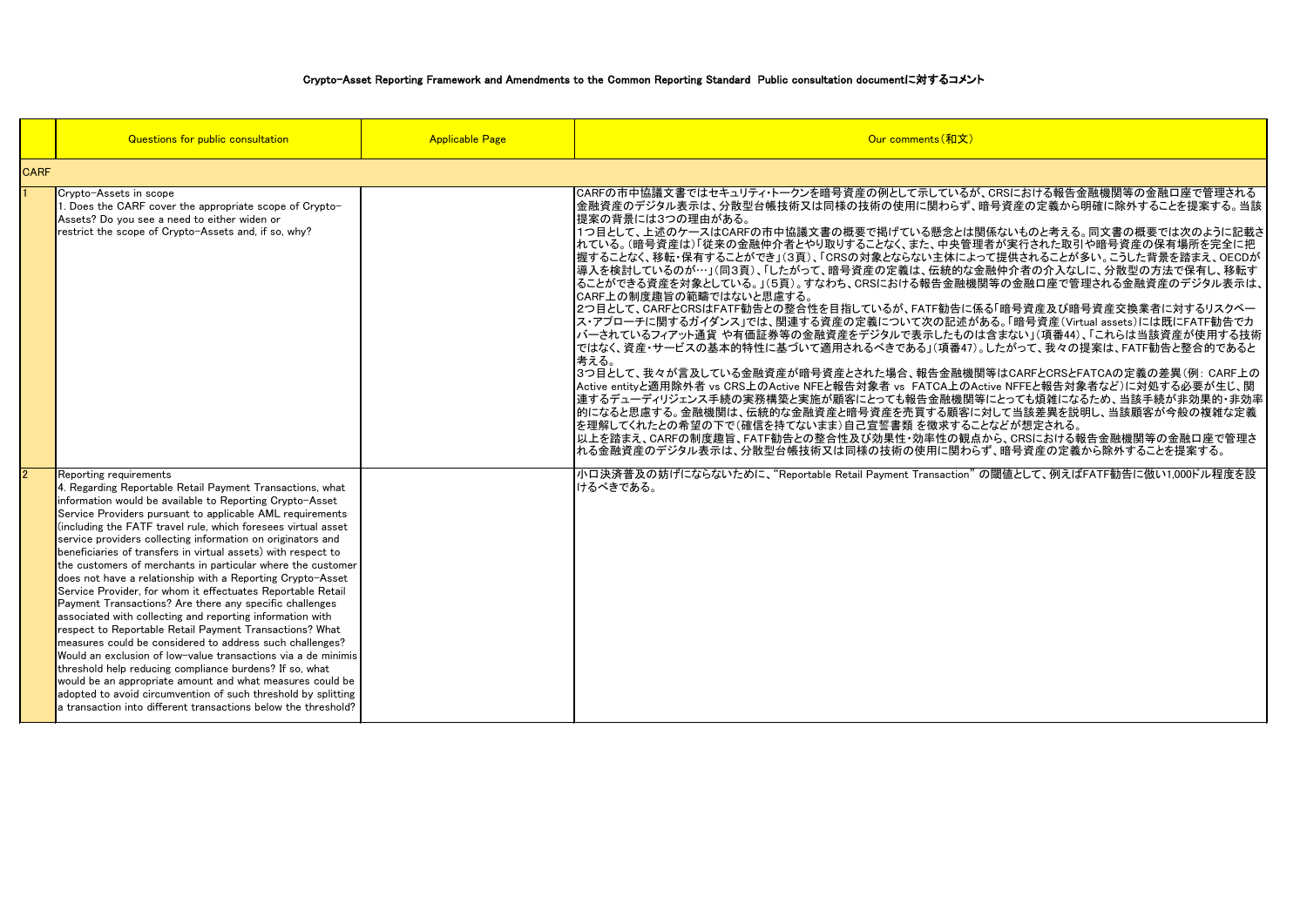| Due diligence procedures<br>4. Section III.D enumerates effective implementation<br>requirements in instances where a Reporting Crypto-Asset<br>lService Provider cannot obtain a self-certification from a<br>Crypto-Asset User or Controlling Person. Notably, these<br>requirements specify that the Reporting Crypto-Asset<br>Service Provider must refuse to effectuate any Relevant<br>Transactions on behalf of the Crypto-Asset User until such<br>selfcertification is obtained and its reasonableness is<br>confirmed. Are there potential alternative effective<br>Implementation measures to those listed in Section III.D? If so.<br>what are the alternative or additional effective<br>implementation measures and which persons or Entities<br>would be best-placed to enforce such measures? | [P14] D. Effective implementation<br>requirements<br>1. the Reporting Crypto-Asset Service<br>Provider must refuse to effectuate any<br>Relevant Transactions on behalf of the<br>Crypto-Asset User until such self-<br>certification is obtained and its<br>reasonableness is confirmed. | -般論として、取引の履行に条件・期限を付加すること自体は問題ないと考えられ、通常の資産に比べ暗号資産はマネロンリスクが高いという<br>見解もみられる中、正当なCRS届出書の提出がない限り取引を拒絶する(意味的には停止条件付の支払留保)とする本規定も、適正と考える<br> 余地がある。ただし、決済資金をこのように留保することにつき事前に十分な説明がないと取引市場が混乱する恐れがあるため、この点につい<br>ての十分な周知が必要と考えられる。  |
|---------------------------------------------------------------------------------------------------------------------------------------------------------------------------------------------------------------------------------------------------------------------------------------------------------------------------------------------------------------------------------------------------------------------------------------------------------------------------------------------------------------------------------------------------------------------------------------------------------------------------------------------------------------------------------------------------------------------------------------------------------------------------------------------------------------|-------------------------------------------------------------------------------------------------------------------------------------------------------------------------------------------------------------------------------------------------------------------------------------------|---------------------------------------------------------------------------------------------------------------------------------------------------------------------------------------------------------------------------------|
| Other elements of the proposal<br>$\vert$ 1. Comments are also welcomed on all other aspects of the<br>Crypto-Asset Reporting Framework.                                                                                                                                                                                                                                                                                                                                                                                                                                                                                                                                                                                                                                                                      | About the whole                                                                                                                                                                                                                                                                           | CRSと比較すると、デューデリジェンスと記録/報告は非常に負担が大きい。この業務とシステムの開発には相応の期間を要すると予想され、当<br> 初はCRSに相当するように基準を段階的に厳格化すべきである。                                                                                                                           |
| Other elements of the proposal<br>$\vert$ 1. Comments are also welcomed on all other aspects of the<br>Crypto-Asset Reporting Framework.                                                                                                                                                                                                                                                                                                                                                                                                                                                                                                                                                                                                                                                                      | $[P40]$ Subparagraph A $(2)$ - Crypto-Asset                                                                                                                                                                                                                                               | 暗号資産の定義に高度に個別化されたトークン(たとえば、クリプトアートやゲームアイテム)が含まれている場合、それらを公正な市場価値に<br> 変換する方法は明確ではない。特異性の強いトークンは除外すべきである。<br> また、法定通貨に連動するステーブルコインは、法貨等を裏付けとする法貨との相対的な価値の変動がなく、譲渡損益が発生しない点で、中央<br> 銀行のデジタル通貨と類似している。したがって、CARFではなくCRSの対象とすべきである。 |
| Other elements of the proposal<br>1. Comments are also welcomed on all other aspects of the<br>Crypto-Asset Reporting Framework.                                                                                                                                                                                                                                                                                                                                                                                                                                                                                                                                                                                                                                                                              | $[P43]$ Paragraph IV (B) - Reporting<br>Crypto-Asset Service Provider                                                                                                                                                                                                                     | 暗号資産サービスプロバイダーは「顧客のために又は顧客のために交換取引を実施するサービスを事業として提供する個人又は団体」と定義<br> されているが、プラットフォーム・プロバイダー自身がそのような取引に参加していない場合には含めるべきではない。                                                                                                      |
| Other elements of the proposal<br>1. Comments are also welcomed on all other aspects of the<br>Crypto-Asset Reporting Framework.                                                                                                                                                                                                                                                                                                                                                                                                                                                                                                                                                                                                                                                                              | [P12] Section III: Due Diligence<br>Procedures<br>A. Due Diligence Procedures for Individual<br>Crypto-Asset Users 1<br>(Same for page 30.)                                                                                                                                               | 規則の発効日から12か月までに顧客から自己証明書を取得しなければならないとあり、短期間すぎる。CRSにおける既存口座のデューデリ<br> ジェンスと同様に24か月以内とすべきである。                                                                                                                                     |
| Other elements of the proposal<br>1. Comments are also welcomed on all other aspects of the<br>Crypto-Asset Reporting Framework.                                                                                                                                                                                                                                                                                                                                                                                                                                                                                                                                                                                                                                                                              | $[P28]$ Paragraphs II (D), (E) and (F) -<br><b>Valuation and Currency</b><br>Valuation and Currency Translation Rules<br>for Crypto-to-fiat transactions 32                                                                                                                               | 各取引の法定通貨など(Fiat通貨)への換算は、スポットレートだけでなく一定期間の平均レートでも可とするべきである。                                                                                                                                                                      |